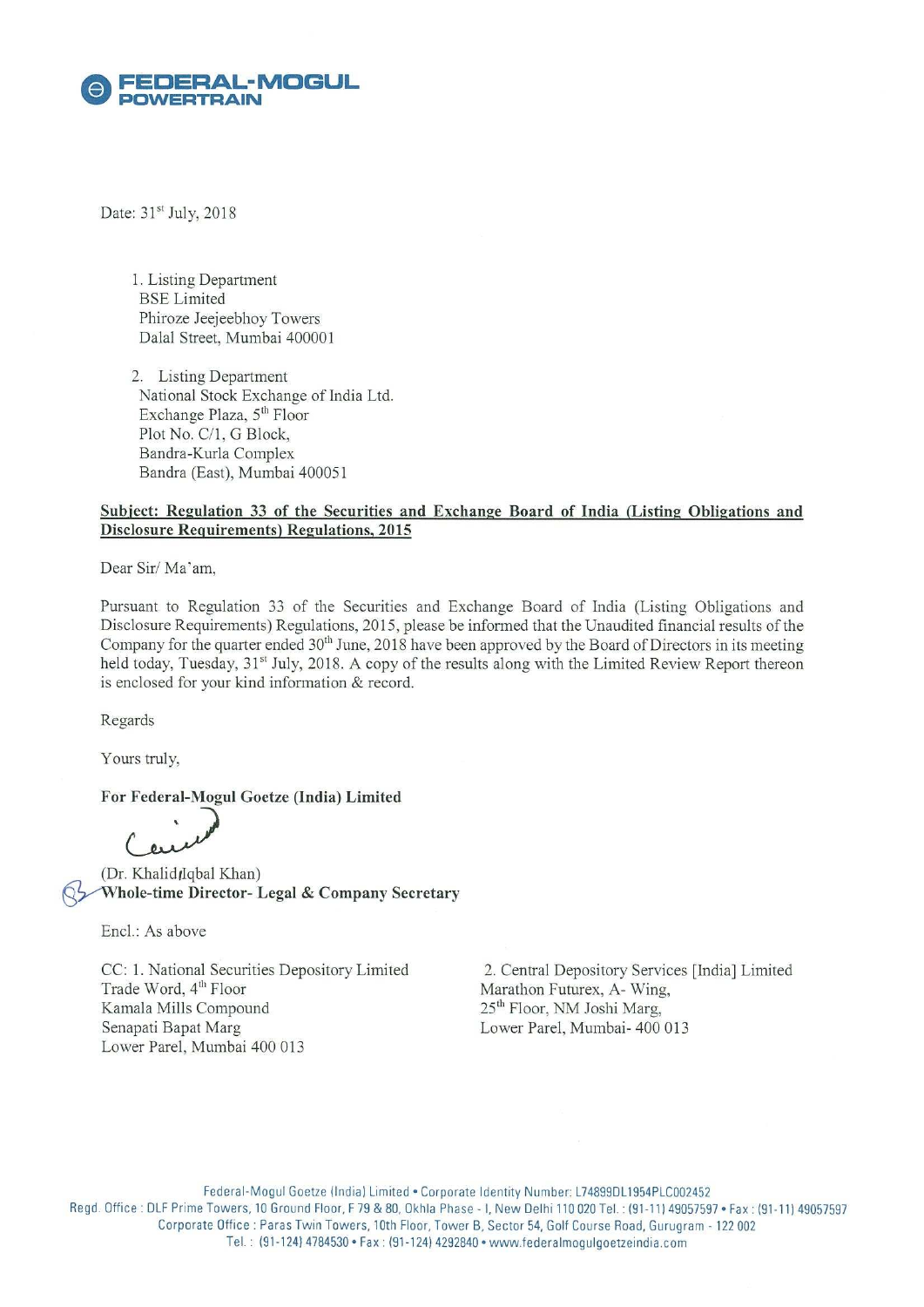#### FEDERAL—MOGUL GOETZE (INDIA) LIMITED Regd Off: DLF Prime Towers, 10 Ground Floor, F-79 & 80, Okhla Phase-l, New Delhi-110020 Corp off: 10th Floor, Paras Twin Towers, Tower B. Golf Course Road, Sector 54 Gurugram-122002 Website: www.federalmogulgoetzeindia.net CIN:L74699DL1954PLC002452 E mail : |nvestor.grievance@federalmogul.com Phone / Fax : +91 11 49057597

Statement of Standalone Unaudited Financial Results for the quarter ended June 30, 2018

|              |      |                                                                                                             |               |                |               | Rs in lacs except per share data |
|--------------|------|-------------------------------------------------------------------------------------------------------------|---------------|----------------|---------------|----------------------------------|
|              | S.No | <b>Description</b>                                                                                          | Quarter ended | Quarter ended  | Quarter ended | Year ended                       |
|              |      |                                                                                                             | June 30, 2018 | March 31, 2018 | June 30, 2017 | March 31, 2018                   |
|              |      |                                                                                                             | (Unaudited)   | (Unaudited)    | (Unaudited)   | (Audited)                        |
|              |      | Income                                                                                                      |               |                |               |                                  |
| П            |      | Revenue from operations                                                                                     | 33,922.50     | 32,775.77      | 36,615.83     | 133.733.31                       |
| $\mathbf{I}$ |      | Other Income                                                                                                | 457.07        | 324.98         | 511.02        | 2.487.99                         |
| Ш            |      | Total Income(I+II)                                                                                          | 34,379.57     | 33,100.75      | 37,126.85     | 136,221.30                       |
| IV           |      | <b>Expenses</b>                                                                                             |               |                |               |                                  |
|              | (a)  | Cost of materials consumed                                                                                  | 11.078.17     | 11.485.57      | 10,269.97     | 40,604.34                        |
|              | (b)  | Excise duty                                                                                                 |               |                | 3.676.98      | 3.346.37                         |
|              | (c)  | Purchases of stock-in-trade                                                                                 | 302.05        | 225.21         | 441.03        | 1.377.18                         |
|              | (d)  | Changes in inventories of finished goods.<br>work-in-progress and stock-in-trade ((Increase)/ Decrease)     | (1, 249.75)   | (1,833.08)     | (63.80)       | 848.67                           |
|              | (e)  | Employee benefits expense                                                                                   | 7.664.64      | 7,435.83       | 7,030.65      | 28,632.54                        |
|              | (f)  | Finance costs                                                                                               | 231.72        | 249.00         | 345.89        | 1,020.06                         |
|              | (g)  | Depreciation and amortisation expense                                                                       | 1,961.44      | 1,703.31       | 1.898.07      | 7.343.32                         |
|              | (h)  | Other expenses                                                                                              | 10,481.32     | 10,130.73      | 10,096.17     | 39,770.87                        |
|              |      | <b>Total expenses</b>                                                                                       | 30,469.59     | 29,396.57      | 33,694.96     | 122,943.35                       |
| $\vee$       |      | Profit before tax (III-IV)                                                                                  | 3,909.98      | 3.704.18       | 3,431.89      | 13,277.95                        |
|              |      | <b>Current Tax</b>                                                                                          | 1,292.00      | 984.42         | 1,110.08      | 4.650.00                         |
|              |      | Deferred Tax expense                                                                                        | 74.59         | 501.42         | 77.70         | 332.99                           |
| VI           |      | <b>Tax Expense</b>                                                                                          | 1,366.59      | 1,485.84       | 1,187.78      | 4,982.99                         |
| VII          |      | Profit for the period after tax (V-VI)                                                                      | 2,543.39      | 2.218.34       | 2,244.11      | 8,294.96                         |
| VIII         |      | Other comprehensive income                                                                                  |               |                |               |                                  |
|              |      | (i) Items that will not be reclassified to profit or loss<br>(a) (gain) /loss of defined benefit obligation |               |                |               |                                  |
|              |      |                                                                                                             | (91.47)       | (184.41)       | 55.79         | (365.86)                         |
|              |      | (ii) Income tax relating to items that will not be reclassified<br>to profit or loss                        | 31.66         | 63.83          | (19.31)       | 126.63                           |
|              |      | Total other comprehensive (income) / expense for the period                                                 | (59.81)       | (120.58)       | 36.48         | (239.23)                         |
| IX           |      | Total comprehensive income for the period (VII-VIII)                                                        | 2,603.20      | 2,338.92       | 2,207.63      | 8,534.19                         |
| X            |      | Paid-up equity share capital                                                                                | 5.563.21      | 5,563.21       | 5,563.21      | 5.563.21                         |
| XI           |      | Face value of share (INR)                                                                                   | 10.00         | 10.00          | 10.00         | 10.00                            |
| XII          |      | Earning per share (of INR 10 each) not annualised                                                           |               |                |               |                                  |
|              |      | <b>Basic</b>                                                                                                | 4.57          | 3.99           | 4.03          | 14.91                            |
| Notes:       |      | Diluted                                                                                                     | 4.57          | 3.99           | 4.03          | 14.91                            |

Notes:

1 The above financial results of the Company have been reviewed by the Audit Committee and thereafter approved by the Board of Directors at their meeting held on July 31, 2018.

2 The limited review as required under regulation 33 of SEBI (Listing Obligations and Disclosure Requirements) Regulations 2015 has been completed by statutory auditor for the quarter ended June 30, 2018,

3 The business activity of the Company predominantly fall within a single reportable business segment viz manufacturing and sale of Auto components. There are no separate reportable business segments As part of reporting for geographical segments, the company operates in two principal geographical areas of the world, i.e., Within India and other countries (outside India). The aforesaid is in line with review of operating results by the chief operating decision maker.

The results have been prepared in accordance With the lndian Accounting Standards (Ind-AS) prescribed under section <sup>133</sup> of the companies Act, 2013 and other recognised accounting practices and policies to the extent applicable.

 $\overline{5}$ The Company has adopted Ind AS 115 with effect from <sup>01</sup> April 2018 and accordingly these financial results are prepared in accordance with recognition and measurement principals laid down in Ind AS 115 "Revenue from Contracts with Customers". There is no significant impact of adoption of Ind AS 115 on the financial results.

With the implementation of Goods and service tax Act, 2017 (GST), w.e.f 1st July 2017, Revenue from operations (gross) for the quarter ended June 30, 2018 and March 31, 6 2018 are reported net of GST. However, Revenue from operations for the quarter June 30, 2017 and year ended March 31. 2018 presented in the financial results are gross of excuse duty. Had previously reported revenues were shown net of excise duty. the comparative revenue of the company would have been as follows:

| Particulars             | <b>Quarter Ended</b> | Quarter Ended | Quarter Ended | Year Ended    |
|-------------------------|----------------------|---------------|---------------|---------------|
|                         | June 30 2018         | March 31 2018 | June 30 2017  | March 31 2018 |
|                         | (Unaudited)          | (Unaudited)   | (Unaudited)   | (Audited)     |
| Revenue from operations | 33.922.50            | 32,775,77     | 32,938.85     | 130,386.94    |

<sup>7</sup> The figures of prevrous periods have been re-grouped, wherever necessary. to conform to the current quarter's classifications.

ANDIO

For and on behalf of Board of Directors

(Vinod Kumar Hans) 86.94 Managing Director DIN : 03328309